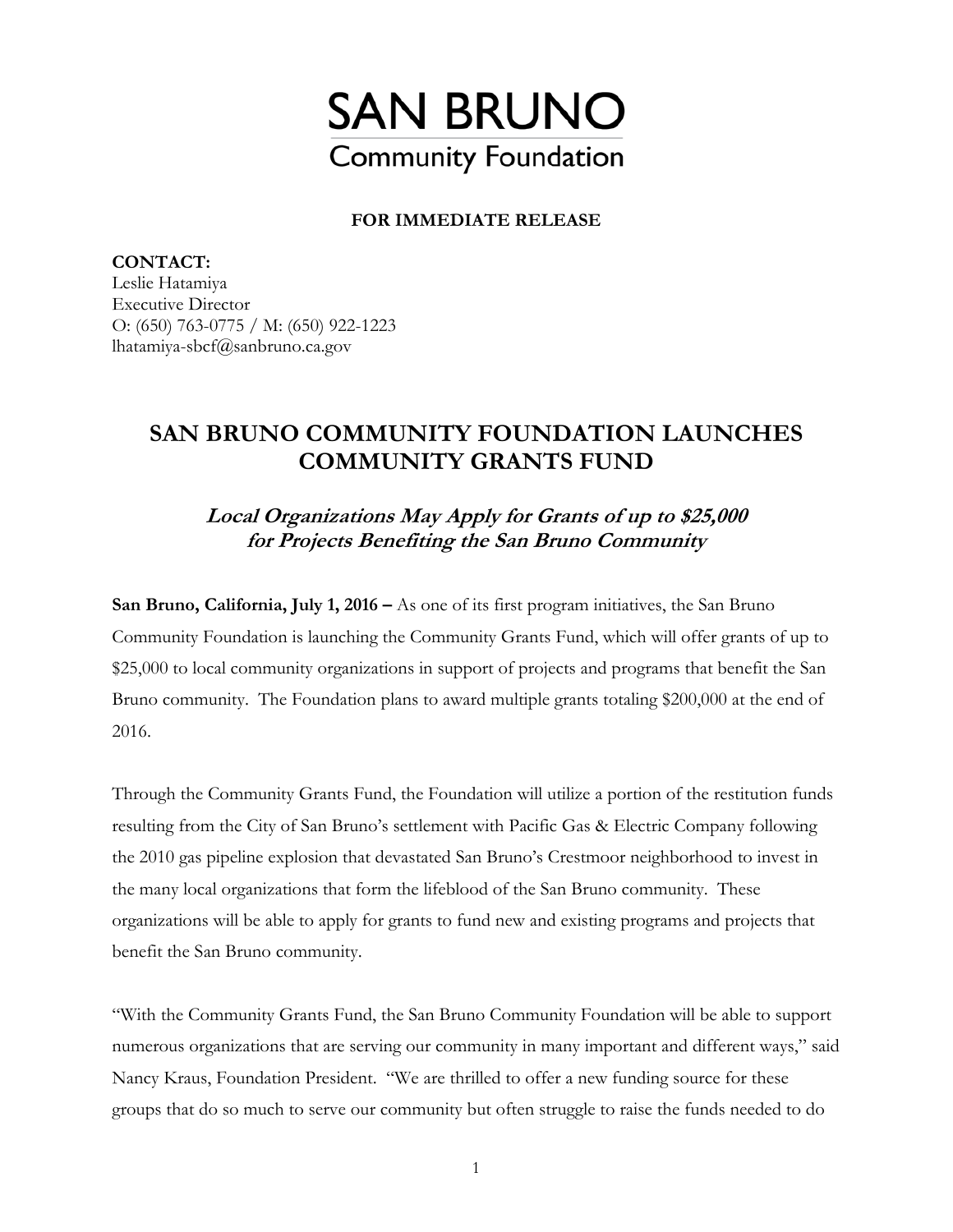so. We look forward to receiving grant applications from a broad cross-section of community groups."

The Foundation will fund three types of activities through the Community Grants Fund: projects (temporary, produces specific results) or programs (group of inter-related projects managed together on ongoing basis); capital projects (purchase or construction of capital assets); and capacity-building efforts (to assist organizations in carrying out their missions more effectively). Applications must be for activities that (1) benefit the San Bruno community and (2) fall within one of the Foundation's focus areas, which include publicly owned community facilities; community health and safety; sports and recreation; education; youth activities; public spaces, parks, and open space; communitybuilding; human and social services for all; economic vitality; intra-San Bruno transit; and healthy, stable, and affordable housing.

"The Community Grants Fund offers a wide variety of organizations that enrich San Bruno – including groups that serve our youth, our seniors, our diverse ethnic communities, those struggling economically, and our natural spaces – the opportunity to apply for funding to enhance their programs," said Leslie Hatamiya, the Foundation's Executive Director. "By leveraging the good work these organizations already do, the Foundation fulfills its mission of investing in the community and elevating the quality of life throughout San Bruno."

Grant awards will be based on a variety of factors, including but not limited to the benefits of the proposed project or program to the San Bruno community; the proposal's alignment with one of the Foundation's focus areas; project/program methodology and budget; requested grant amount in relation to the anticipated community benefit; and the organization's track record, stability, and financial health.

Eligible organizations can apply for a grant through the Foundation's online application, which is posted at www.sbcf.org. The grant application deadline is Friday, September 30, 2016. The Foundation intends to announce the first set of Community Grant awards in December 2016, which will used to fund activities in 2017. Detailed program guidelines for the Community Grants Fund, including eligibility requirements and the application process, can be found on the Foundation's website at www.sbcf.org.

2